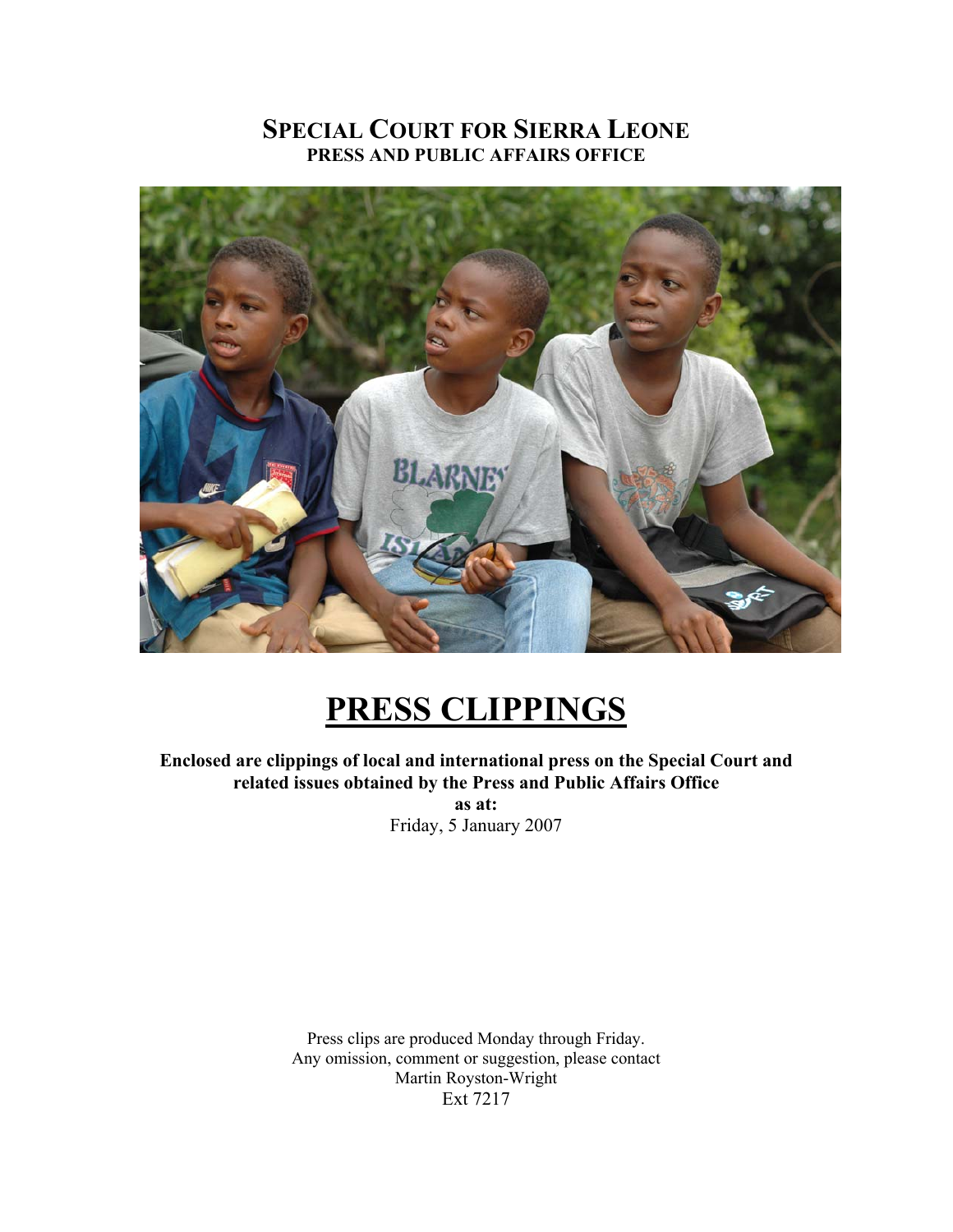| <b>Local News</b>                                                                                                    |           |
|----------------------------------------------------------------------------------------------------------------------|-----------|
| Local newspapers are not available today due to the annual holiday taken by<br>the Sierra Leone Vendors Association. |           |
| <b>International News</b>                                                                                            |           |
| UNMIL Public Information Office Media Summary / UNMIL                                                                | Pages 3-6 |
| Liberia's Truth Commission Begins Hearings Mid January / PANA                                                        | Page 7    |
| Liberia: Liberian Warlord Risks Extradition / Liberian Times                                                         | Page 8    |
| Hussein's Case Won't Bolster International Human Rights / New York Times                                             | Page 9-11 |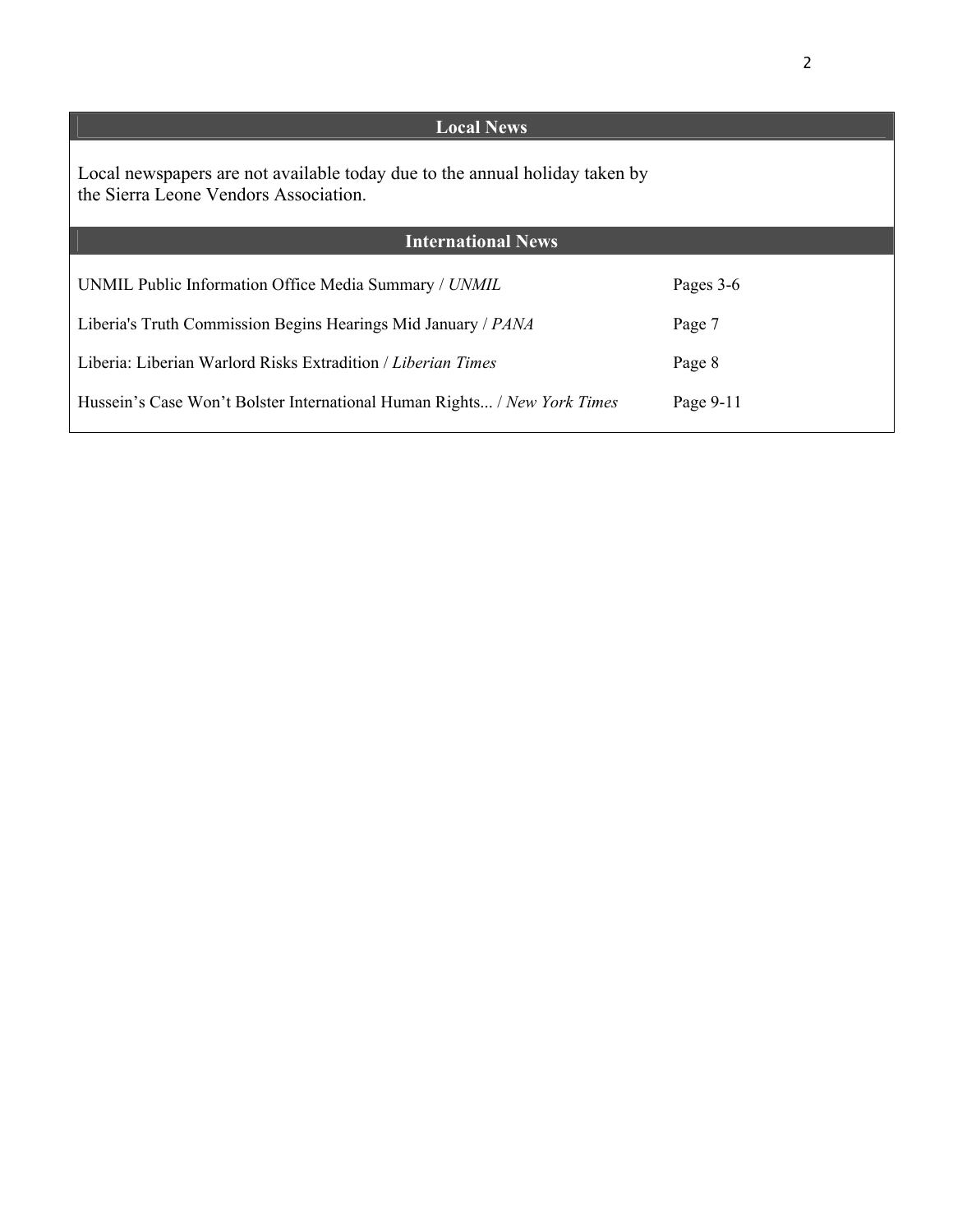

United Nations Mission in Liberia (UNMIL)

### **UNMIL Public Information Office Media Summary 4 January 2007**

*[The media summaries and press clips do not necessarily represent the views of UNMIL.]*

# **International Clips on Liberia**

# **Killing of Young Liberian a Mystery in New Hampshire; Suspect(s) Still at Large**

01/04/07 - FPA Staff Report

Police in New Hampshire are still baffled over Tuesday's killing of an 18-year Liberian shot dead late Tuesday. According to police report, a caller to 911 reported that shots had been fired outside an apartment building at 536 Beech St. just before 7:30 p.m. Tuesday where Aaron Kar was found suffering from gunshot wounds to his abdomen and knee. Kar was later pronounced dead at Elliot Hospital in Manchester. "I heard the pop-pop-pop -- six shots in all -- and figured something was wrong," said neighbor Jane Laier, who called 911 just before 7:30 p.m. "I guess I was right."

# **Volunteers help refugee students succeed**

High Point Enterprise (NC) (KRT) --Jan. 4--GUILFORD COUNTY -- The second semester of the school year may run more smoothly for students part of a mentoring program aimed at helping them adjust to American culture. Refugee students who now call the Triad home and are part of the Guilford County school system know "they are safe," school personnel say, thanks to community helpers. They say learning how to do simple things like tell time, count money and dress according to the weather, make the transition easier for students who come to the U.S. as refugees from countries like Liberia in West Africa and Vietnam in Southeast Asia. Betty Stratford, a media center assistant at Mendenhall Middle in Greensboro, coordinates and recruits adult tutors and mentors to come to the school at least one day a week for an hour. The one-on-one time gives the young teens a boost in how to socialize with their American peers and integrate quicker into the school routine. "They don't understand a lot of things that go on in this country ... it depend on how much education they had in their (native) country," Stratford explained.

### **International Clips on West Africa**

# **Drug policy challenge to intellectual property rights**

Source: THE GUARDIAN Date: January 04, 2007 -- Save the Children lauds efforts to make essential medications available at an affordable price for the world's poorest people. In most of the world the price of healthcare, including essential medicines, makes even the simplest of treatments unattainable for poor people. In Sierra Leone it costs an average of two week's wages to treat a child for diarrhoea. Reformulation of existing drugs is a tactic long employed by the big pharmaceuticals for extending patent protection and pricing. There's a certain irony that Shaunak and Brocchini have turned this tactic on its head with the potential to improve safety as well as affordability for the world's poorest people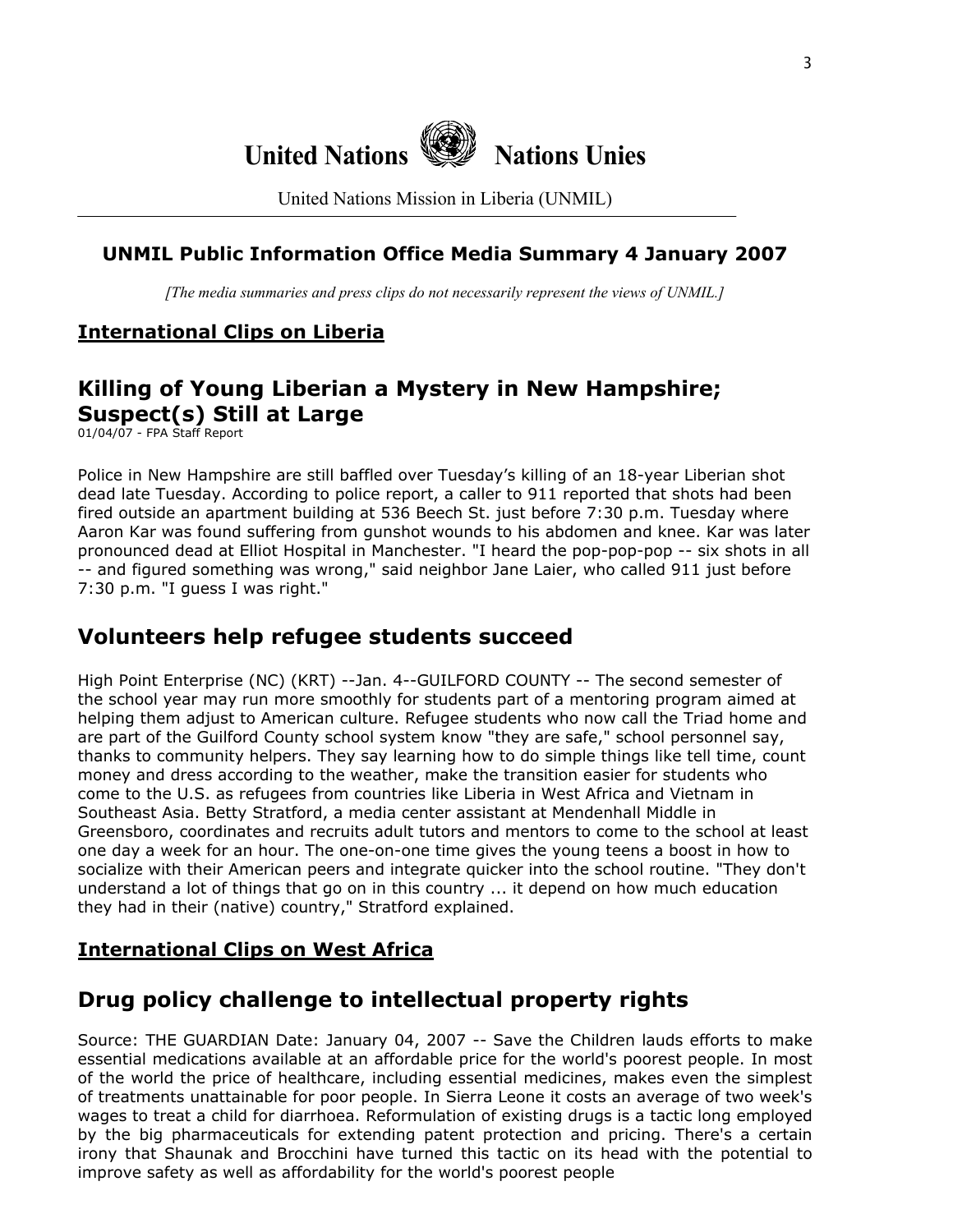# **China give millions of euros to aid Ivory Coast**

ABIDJAN, Jan 4, 2007 (AFP) - China has given the government of Ivory Coast millions of euros to finance joint cooperation projects in the West African country, the foreign ministry announced in a statement Thursday. Three quarters of the aid package, worth three billion CFA francs (4.6 million euros / six million dollars) in all, is a gift, while the remainder consists of a loan to purchase unspecified equipment. According to the foreign ministry in the economic capital Abidjan, China is honouring a promise made at a China-African summit in November 2006.

# **From Desertification, to Migration, to Conflict**

TABOU, Jan 4 (IPS) - It has been three years since Brahima Ouédraogo, a small-scale farmer from Burkina Faso, arrived in a little village in the Tabou region of south-western Côte d'Ivoire with his family, in search of arable land. Initially residents of Klotou gave the newcomers a warm welcome. But, this warmth has since died away; in fact, some would even like to see the Ouédraogo family leave. "When you enter our forests, they are all being used by the immigrants with no concern for preservation of the environment," says Marc Kallé, who lives in Klotou.

# **Cote d'Ivoire Rebels Reject Peace Talk**

Lagos, Jan 03, 2007 (This Day/All Africa Global Media via COMTEX) --Rebels in Ivory Coast have rejected President Laurent Gbagbo's proposal to hold direct peace talks without the involvement of international agencies. A rebel spokesman says they will not sidestep the process laid out by the United Nations (UN) Security Council. Kari Barber reports from our regional bureau in Dakar. Ivory Coast rebel leader Guillaume Soro released a New Year's statement saying he will not accept President Laurent Gbagbo's bid for direct dialogue with the rebels. Observers say Gbagbo's offer, made in a December 19 address, snubs UN peace efforts to reunite the country.

### **Local Media – Newspaper**

#### **Taylor's Lawyers Threaten to Withdraw Legal Services**

*(The Monitor)* 

- [sic] Lawyers representing former Liberian President Charles Taylor charged for war crimes by the United Nations-backed war crimes court in Sierra Leone have threatened to withdraw their legal services from Mr. Taylor due to the limited time and resources allotted them by the court.
- They argued that "time and resources available to the Defense team was so inadequate that it places them in a position of conflict with their professional obligations and rendered the possibility of a fair trial impossible."
- According to a statement issued Wednesday in Accra, Ghana, and signed by Mrs. Thelma Taylor-Saye [a sister of Mr. Taylor], the former Liberian president is the only crime suspect being subjected to such surveillance.
- She also accused the Special War Crimes Court in The Hague of violating Mr. Taylor's right to privacy and the right to legal professional privilege by the installation of video surveillance cameras to record conferences with his counsels.

#### **Police Close-up Dragnet on Alleged Armed Robbers**

*(The News)* 

• The Liberia National Police said Wednesday that it would soon apprehend perpetrators of last Friday's armed robbery in Paynesville, outside Monrovia.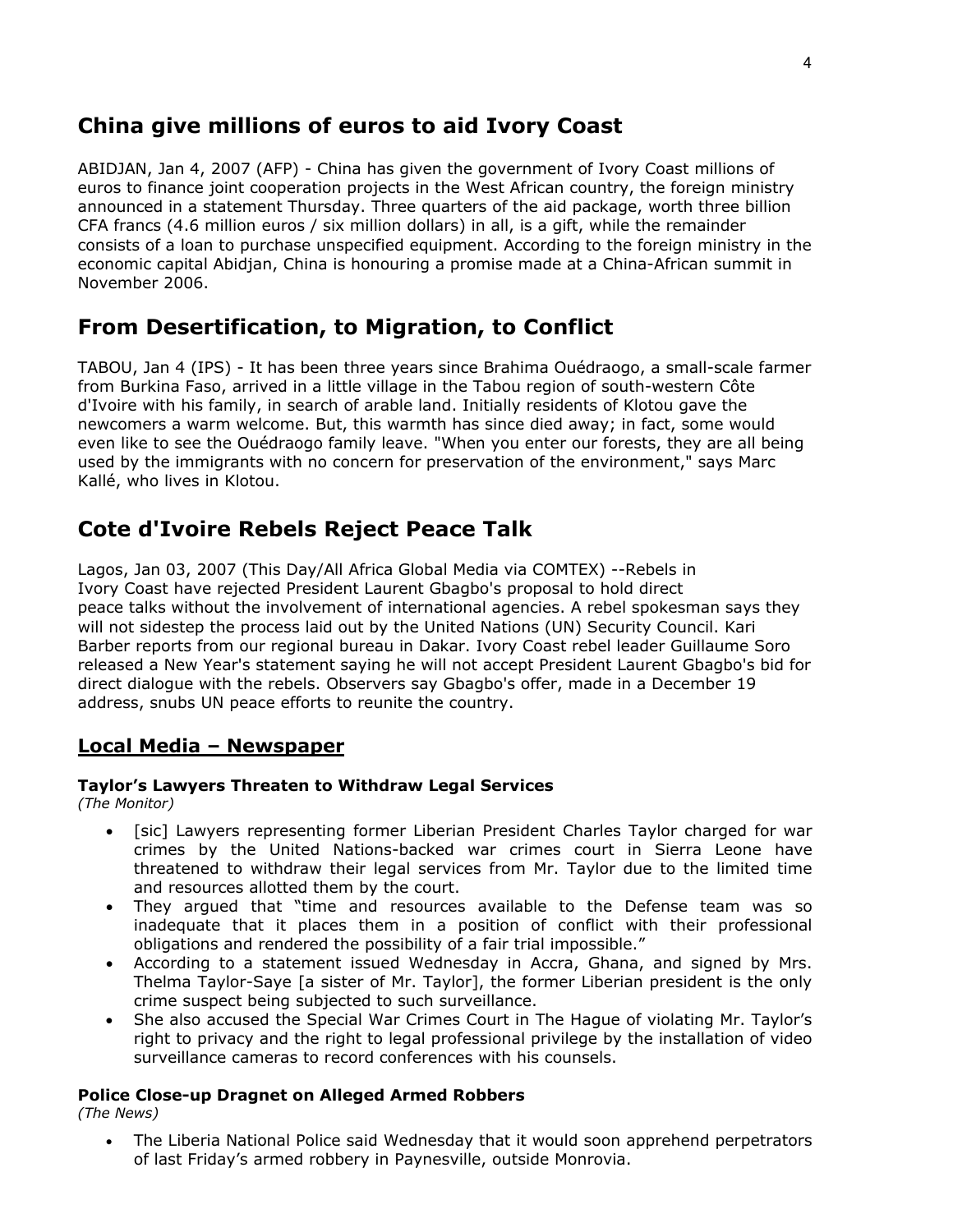• A gang of unknown gunmen raided the home of Edvida Neblett Barclay, an employee of the World Health Organization in Monrovia and made away with several valuables and money.

#### **Jordanian Medical Team Promises Better Health Services**

*(The News)*

- [sic:] Although the Jordanian Contingent serving in the United Nations Mission in Liberia (UNMIL) came into the country to help restore peace and stability, nonetheless, the contingent, like others in UNMIL, has gone beyond its mandate by providing free medical services to Liberians since arriving here.
- Hence, the Head of the Level III Hospital located at Star Base, Colonel Ahmed Zawreh, has promised to continue providing medical services to the people of Liberia as his medical team has done over the years.

#### **EU Funded Project Targets Several Communities for Water Supply**

*(Heritage)*

- The Liberia Water and Sewer Corporation said that the European Union is financing an ongoing project for the rehabilitation of the main water pipeline from the Freeport of Monrovia through Gardnersville, outside Monrovia.
- The Corporation's Managing Director, Mr. H. Hun-Bu Tulay said the project, when completed, would supply pipe borne water to the New Georgia Estate and other areas along the Somalia Drive in Gardnersville.

#### **Chinese Vessels Allegedly Polluting Liberia's Water**

*(The Independent)*

- [sic] Eight Chinese fishing vessels that arrived in Liberia late last year are said to be polluting the territorial waters of the country with the illegal disposal of rotten fish.
- Some casual workers hired by the vessels said the Chinese sailors, in the absence of representatives of the Ministry of Health and Social Welfare recently buried about 145 crates of rotten fish behind the Liberia National Petroleum Company tanks closed to the Bong Mines Pier on the Bushrod Island.

#### **Tension Brews in Zwedru as Judge Releases Rapist on Bail**

*(Public Agenda)*

- [sic] The release of six inmates including a rapist by the Circuit Judge, Blamo Dixon in Grand Gedeh County is said to be brewing tension as women in the capital, Zwedru, have threatened to stage a demonstration in protest of the release of the rapist.
- Grand Gedeh County Superintendent Christopher Bailey said the women are angry over the release on bail of a Nigerian identified as Adamu Ibraham.

**Local Media – Radio Veritas** *(News monitored today at 9:45 am)* 

#### **Immigration Authorities Confirm reports that Returnees were Manhandled by Officers**

- The Bureau of Immigration and Naturalization has confirmed media reports that several Liberian refugees returning home were manhandled by BIN Officers at one of the border posts in Nimba County.
- According to the Bureau's Public Relations Officer, Bill Smith, a Lieutenant, Noriega Guah before Christmas stabbed one or two returnees during a tussle and said he has been turned over to the police for investigation.

*(Also reported on ELBS and Star Radio)*

#### **Catholic Missionaries of Charity Hails Government for Support**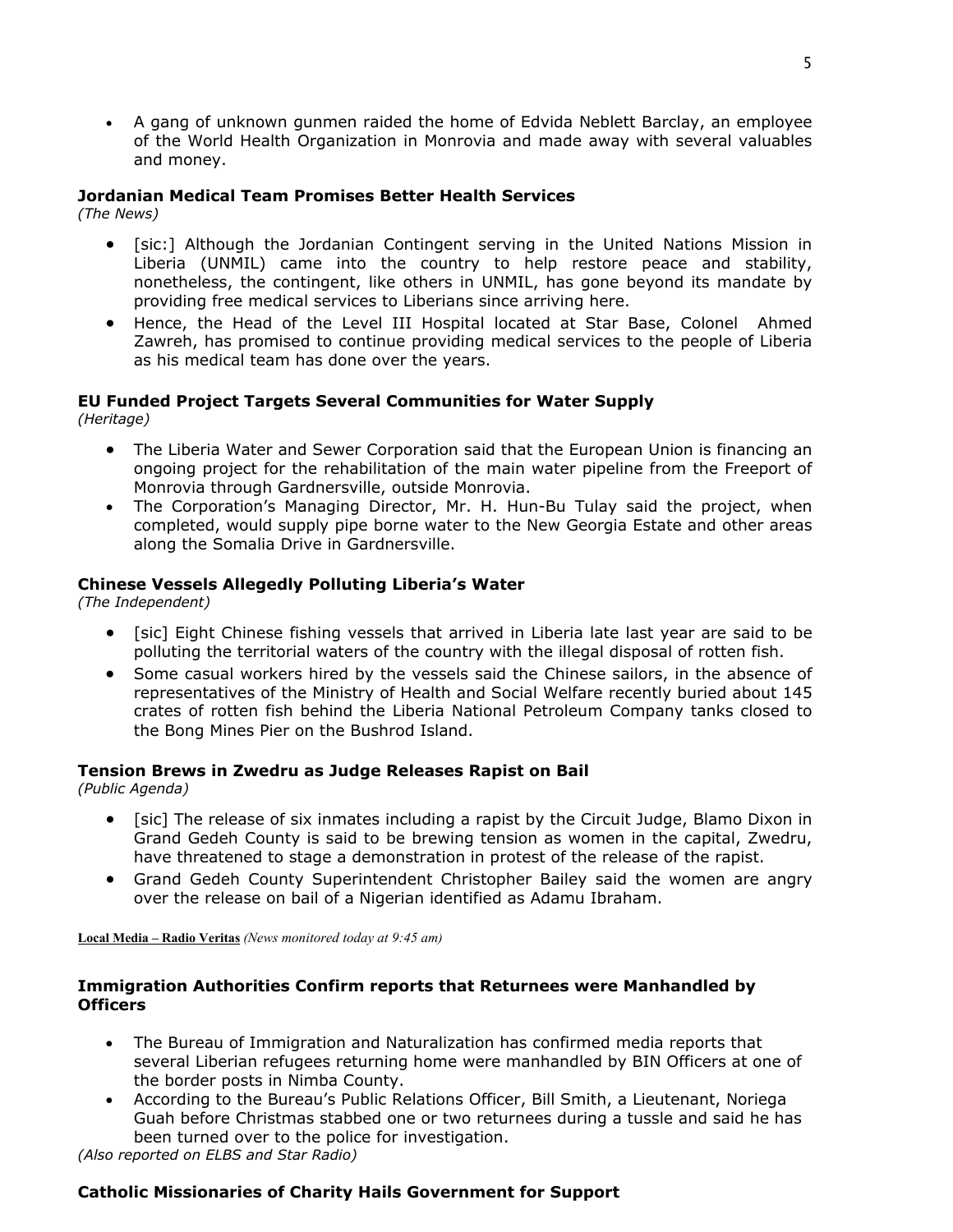- Speaking yesterday at the Foreign Ministry, a spokesperson of the Catholic Missionaries of Charity, Mother Mary Nimala Joshi, lauded President Ellen Johnson-Sirleaf for the support the Government has provided the Charity in the performance of its duties and the progress made in improving the overall conditions in the country.
- President Johnson-Sirleaf thanked the delegation for being part of Government's reconstruction initiative and assured continued support to groups that cater for the abandoned and underprivileged in society.

#### **Gbarpolu Lawmakers Urge Government to Halt Illegal Mining**

- Speaking at a news conference yesterday, the Chairman of the Gbarpolu County Legislative Caucus, Senator Daniel Naaten, called on government to halt illicit mining in the area.
- Senator Naatehn accused foreign nationals of exploiting the county's resources and said they would be compelled to institute measures to remedy the situation, if government delays in addressing the issue.
- Meanwhile, the caucus has called for a review of the performance of NGOs operating in the County and said the work of some organizations was not visible.

*(Also reported on ELBS and Star Radio)*

# **Star Radio** *(News culled from website today at 10:00 am)*

#### **Police Officers Whine Over Three Months Arrears**

- In an interview, a group of police officers has complained of not being paid for the past three months and claimed that the Finance Officer of the Liberia National police, Melvin Togba, said there was an error in printing their cheques.
- Inspector Togba blamed the error on the Finance Ministry. He said about forty officers were affected but assured that all was being done to correct the situation by next week.

#### **Health Ministry Assigns Medical Doctors to Counties**

- The Ministry of Health has begun assigning medical doctors throughout the country.
- According to the Chief Medical Officer of Liberia, Dr. Bernice Dahn, the doctors will head a six-man County Health team and will replace middle-level health practitioners serving as County Health Officers.

### **ELBS** *(News culled from website 9:00 am)*

#### **Police Hunts for Murder Suspect**

- Police have launched a search for a man identified as "Mount Zion", a suspect in the death of one Vasco Obi who was allegedly killed last year during a scuffle involving the deceased, Zion and patrolman Solomon Karn. The investigations will resume following the arrest of the suspect.
- The police said it would shortly release findings from an autopsy conducted.

*Complete versions of the UNMIL International Press Clips, UNMIL Daily Liberian Radio Summary and UNMIL Liberian Newspapers Summary are posted each day on the UNMIL Bulletin Board. If you are unable to access the UNMIL Bulletin Board or would like further information on the content of the summaries, please contact Mr. Weah Karpeh at karpeh@un.org.*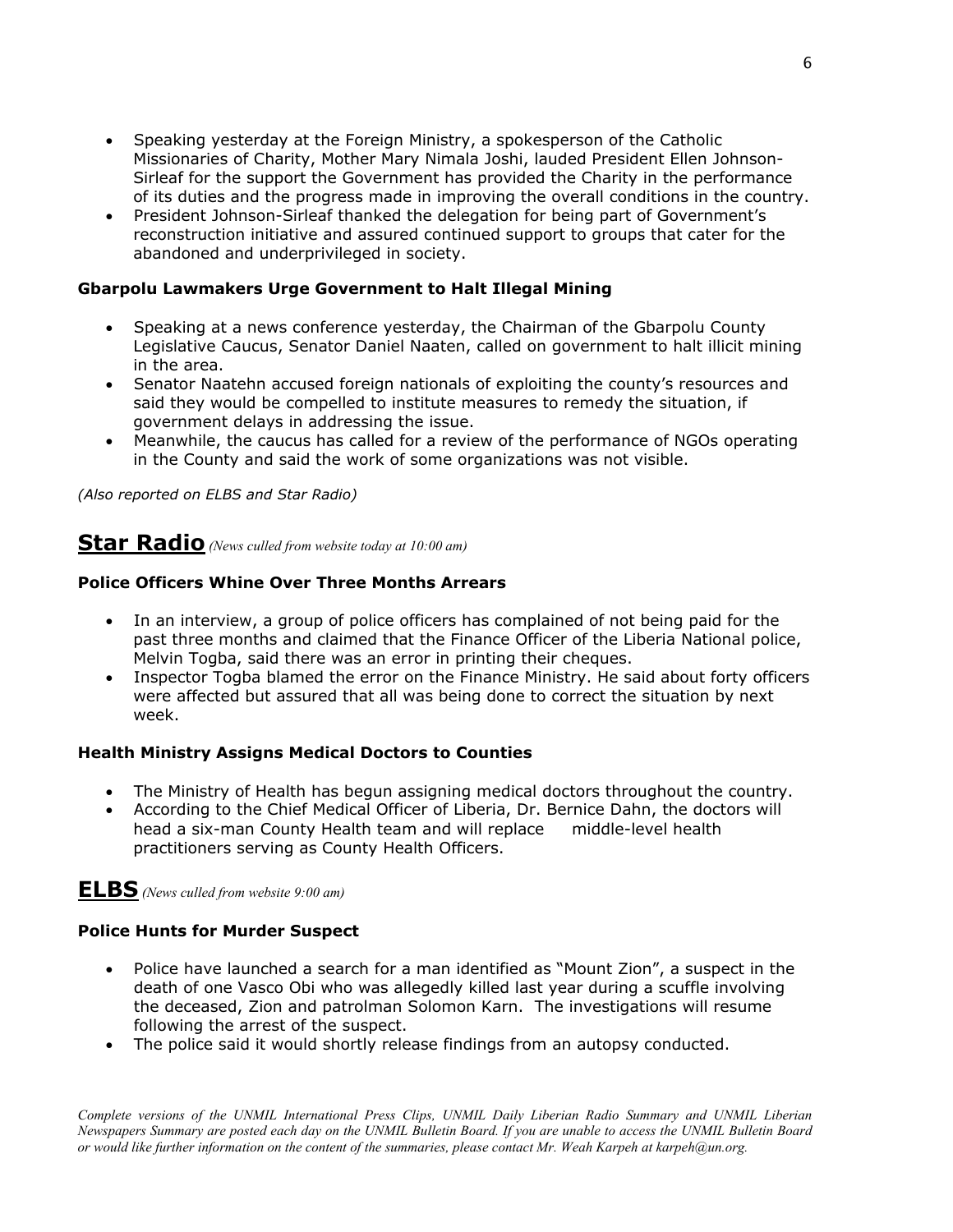# Pan African News Agency

Wednesday, 3 January 2007

#### **Liberia's Truth Commission begins hearings mid January**

Liberia's Truth and Reconciliation Commission (TRC) announced here Wednesday that it will formally begin holding public hearings on 16 January for victims of atrocities and alleged perpetrators in the country's past civil wars and conflicts.

TRC chairman, lawyer Jerome Verdier told a privately owned radio station in Monrovia that plans were being finalised to begin the public hearings on schedule.

He said the TRC gathered nearly 2000 statements of abuses and atrocities committed in Liberia between 1979, when bloody so-called riot riots took place just a year preceding the first-ever military coup in which President William Tolbert was assassinated.

Verdier said the statements were gathered from eyewitnesses who were at the scenes of those atrocities.

The Liberian TRC was one of those institutions created under the August 2003 comprehensive peace Agreement signed in Ghana to end the last civil war and effect the departure of ex-President Charles Taylor.

The TRC, which was reconstituted last year, has a two-year mandate to investigate the root causes of Liberia's civil conflicts dating to 1979.

Verdier praised the Liberian government for providing US\$1.2 million and OSIWA (the Open Society for West Africa) for contributing US\$250,000 for the operation of the TRC.

He, however, said the commission's timetable was on course, but urgent financial support was needed from international donors to implement activities of the TRC.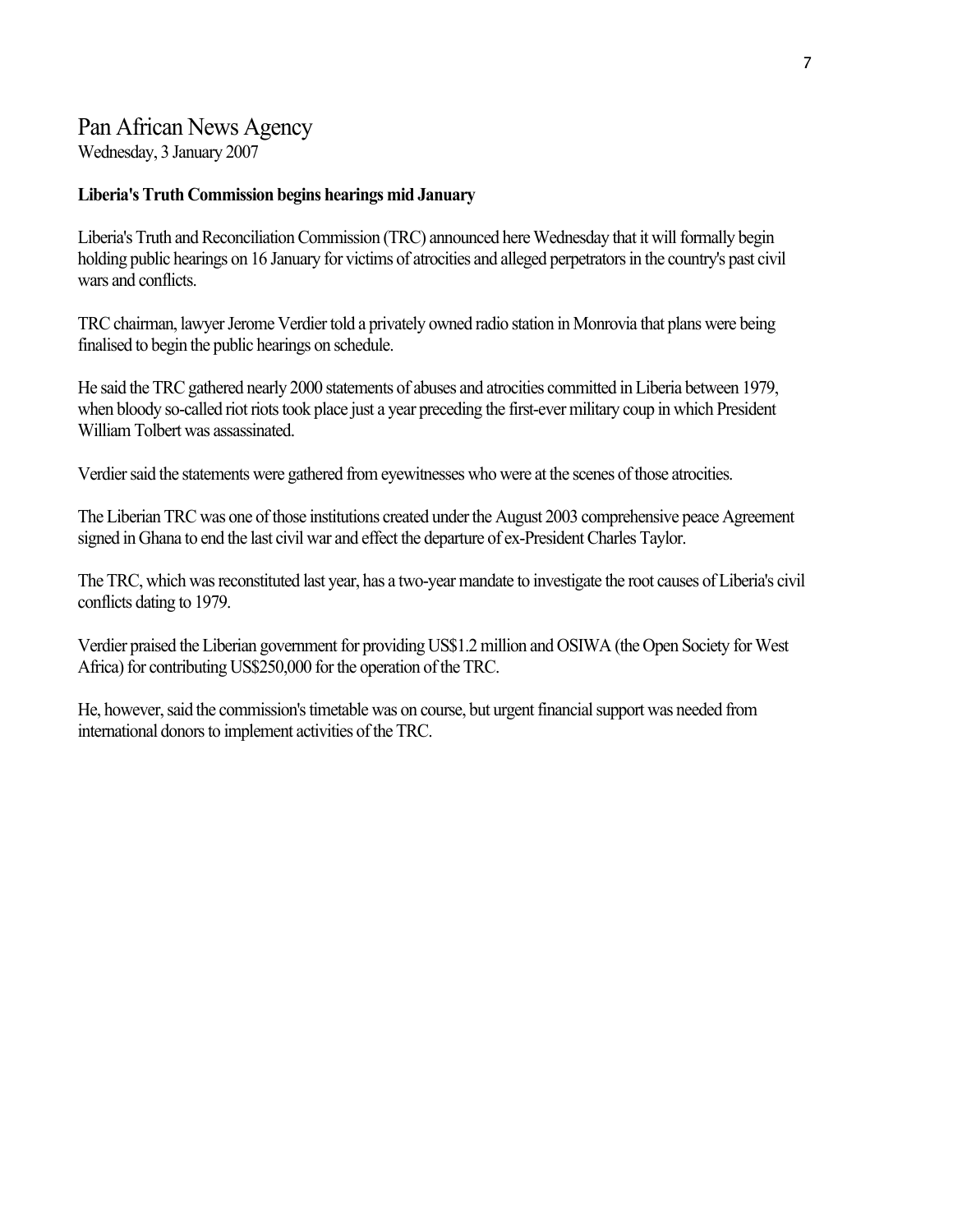### The Liberian Times Thursday, 4 January 2007

#### **Liberia: Liberian warlord risks extradition**

by Michael Kpayili / Staff Writer

The group calling itself progressive Gbor Youth Development Association of Nimba County based in Monrovia has called on the national government to ensure the extradition the former Special Security Service Director Benjamin Yeateh to Liberia to answer numerous charges levied against him during the fourteen years of civil war in Liberia.

Mr. Yeateh who also served as battlefront commander during the regime of war-crime detainee Charles Taylor is widely known for killing over thousands of civilians especially women and children.

The call for the extradition of Mr. Yeateh was contained in a press release issued on Wednesday by the Progressive Gbor Youth Development of Nimba County. In the release, the group recounted numerous atrocities allegedly committed by Mr. Yeateh which involved the killing of potential citizens of Nimba County including Samuel Dokie, Jackson Doe, John Yormie and Isaac Vaye among others. "Others sons and daughters of the land were also slaughtered allegedly by the order of Charles Taylor battlefront commander, then strongman Benjamin Yeateh" the group noted.

They expressed means of exploring the highest degree and care in electing credible person to occupy the District #6 pending by-election in Nimba County. The Youth group vowed to discourage eligible voters not to surrender their votes to anyone who directly or indirectly supported former president Charles Taylor in killing their people during the fourteen years of blood bath in Liberia. The group however failed to name individuals contesting the legislative seat who supported Charles Taylor during the war but credible information reaching me revealed that former police commander and close confidant of former president Charles Taylor, Paul Tuazama is amony individuals vying for the vying for the legislative seat.

Benjamin Yeateh, a son of Nimba County was lastly spotted in Gambia and Togo by former Nimba County superintendent Harrison Karnweay. He unceremoniously left the country after Charles Taylor resigned his post as president of Liberia in 2003 due to both local and international pressures.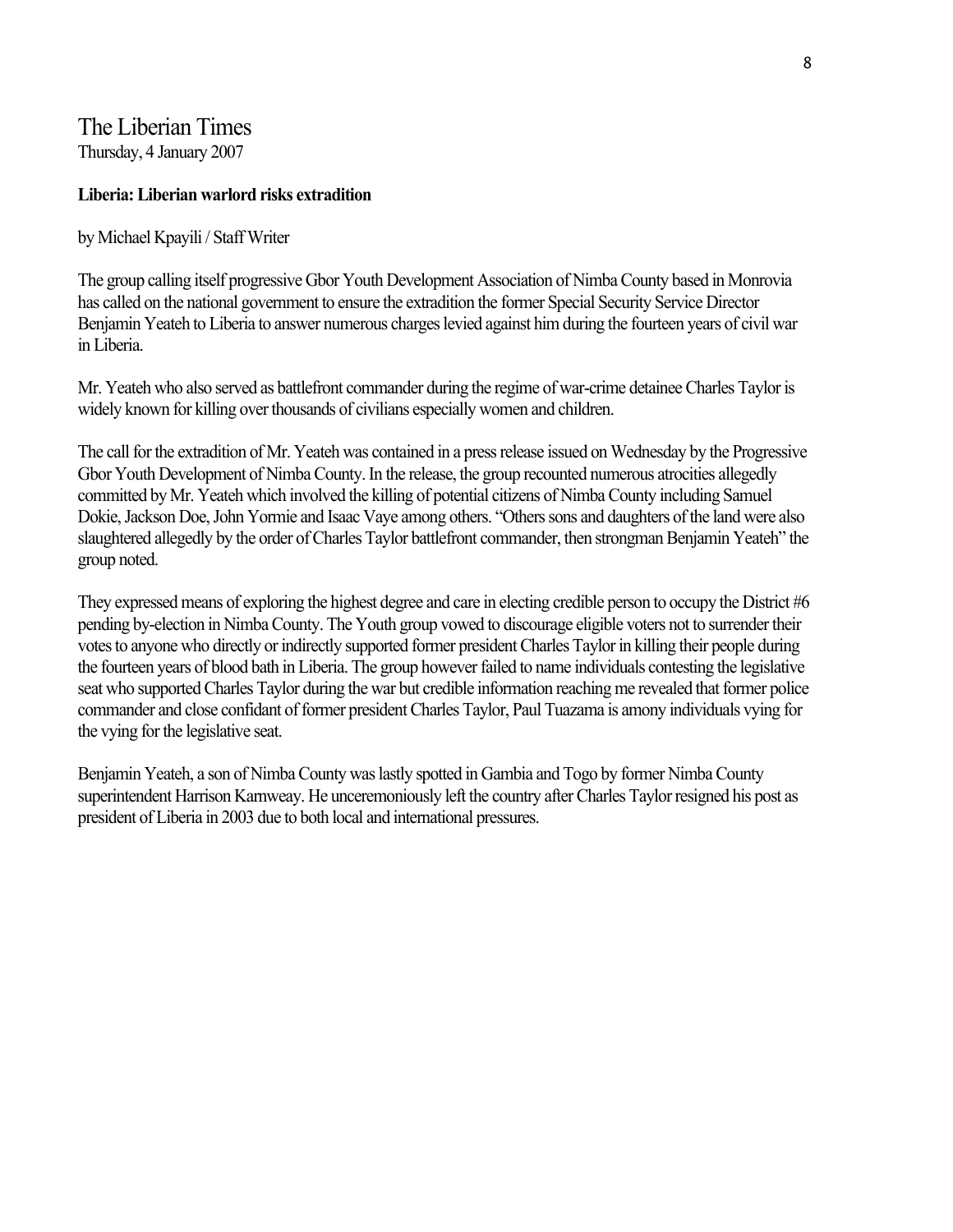### New York Times Saturday, 30 December 2007

#### **Hussein's Case Won't Bolster International Human Rights Law, Experts Fear**

#### By MARLISE SIMONS

PARIS, Dec. 30 — Saddam Hussein is one of the few modern leaders to have been tried and executed for his crimes and other abuses of power. Most dictators of the past century have died of natural causes at home or in comfortable exile — or at the hands of assassins.

But with trials of former leaders becoming more common in the past decade, there are other distinguishing features in the Hussein case: he was the first former leader to be tried by a domestic court for crimes against humanity — a crime enshrined in international law — and put to death for it.

His dawn hanging on Saturday further stands out because the new international legal institutions, like the International Criminal Court and the temporary tribunals that are trying war crimes cases in the former Yugoslavia, Rwanda and Sierra Leone, do not impose the death penalty.

Despite this application of international law against Mr. Hussein, experts say, his conviction for crimes against humanity has not significantly reinforced efforts to apply concepts of international human rights law around the world. They argue that the trial has been too widely perceived, both in Iraq and abroad, as a chaotic and politicized process with many serious flaws carried out by inexperienced judges. "It's highly doubtful that courts elsewhere might cite this judgment, given its poor credibility," said Richard Dicker, director of Human Rights Watch's international justice program.

Although domestic courts are now trying cases that include violations of international human rights law, the credibility of the Baghdad tribunal was also questioned by some because it was organized by the United States. European countries that had been asked for help said they could not participate because they had abolished the death sentence.

Rights groups and some international lawyers have deplored the execution as hasty. Some said the execution, based on a comparatively small case involving the killing of 148 civilians, cut short Mr. Hussein's second and far weightier trial for genocide, the gravest charge.

"Such a rapid execution before the conclusion of the genocide trial is a serious legal setback and harms the credibility of the court," said Antoine Garapon, director of the Institute for Advanced Legal Studies in Paris. He and some other lawyers argued that even if others were to stand trial for genocide against the Kurds in 1988, the person deemed most responsible would never face judgment.

Many Kurds, in fact, say they have mixed feelings about his execution because it denies them the satisfaction of seeing Mr. Hussein face further evidence of genocide presented at the Kurdish trial, which was only a few weeks away from a conclusion.

"To execute such a criminal, a man who reveled in his atrocities, is an act of justice," Najmaldin Karim, president of the Washington Kurdish Institute and a former refugee from Mr. Hussein's repression, wrote in an Op-Ed article published Saturday in The New York Times. "Sadly, however, we have not had full justice. Saddam Hussein did not confront the full horror of his crimes."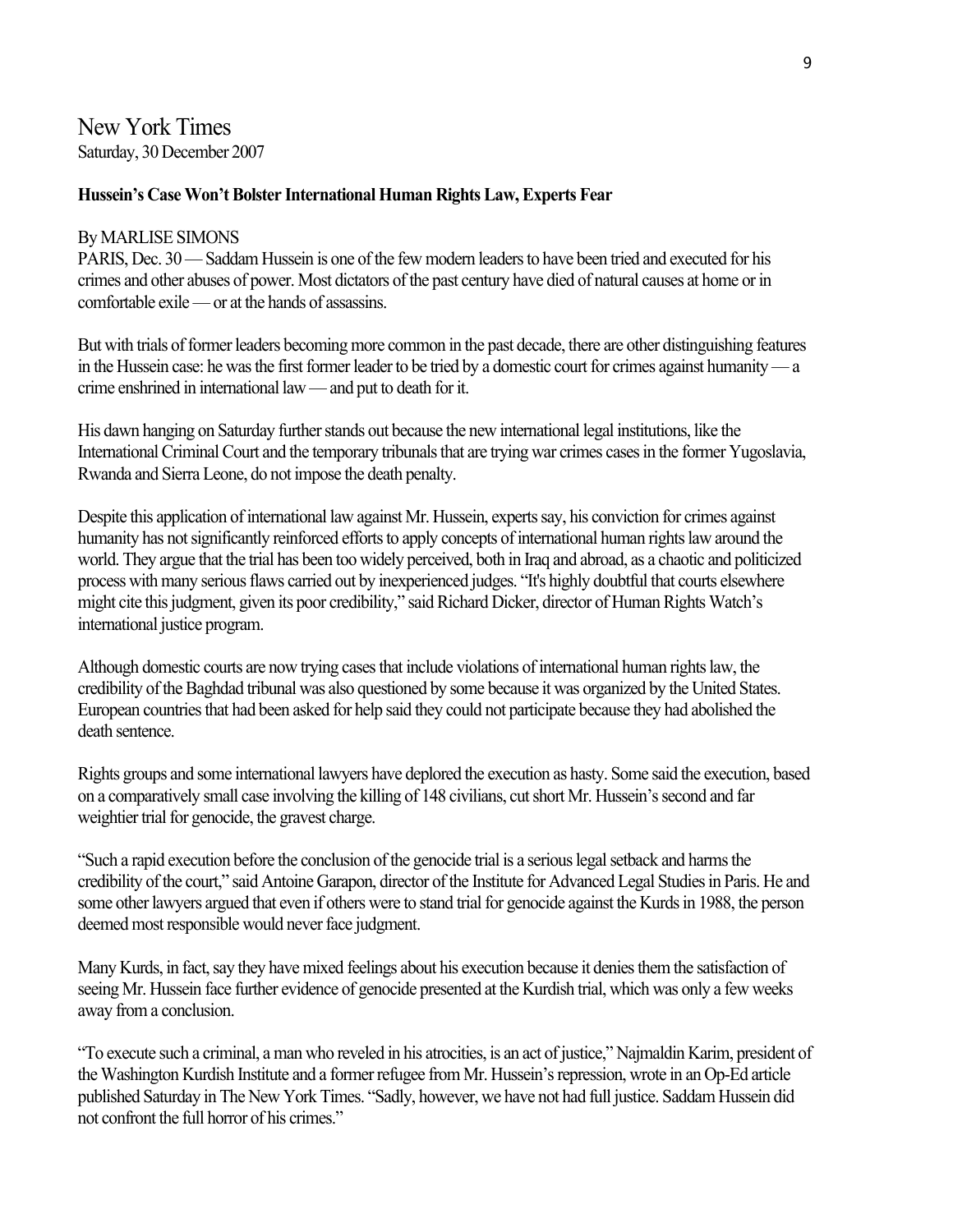Mr. Hussein is the second notorious dictator to escape a verdict on genocide charges. The other is Slobodan Milosevic, the former president of Serbia, who died of a heart attack in March in a United Nations cell during his trial at the war crimes tribunal in The Hague.

The best-known precedents for Mr. Hussein's execution are the post-World War II trials carried out by the victorious Allied powers: the hangings of the military and political leaders of Nazi Germany and the war crimes trials in Tokyo of Japan's wartime leadership.

At that time, as now, debates raged over whether the trials conducted by victorious forces were morally wrong or whether they were politically and psychologically indispensable. Some argued that those trials of the late 1940s did more harm than good and should never have taken place. Winston Churchill, Britain's wartime leader, had always urged that the Nazi leaders be executed, without trial.

But since then, the Nuremberg trials, more so than the widely criticized Tokyo trials, have come to be regarded as the crucial precedents for trials involving grave human rights violations, specifically for the creation in 1993 of the first international tribunal, dealing with war crimes in the former Yugoslavia. "The Yugoslavia tribunal brought alive and gave meaning to criminal offenses that had been on the books for years, and led eventually to charges of crimes against humanity against Saddam Hussein," Mr. Dicker said.

Benjamin B. Ferencz, a former prosecutor at Nuremberg, said on his Web site on Saturday: "Whether a remorseless mass killer should be sentenced to death is a difficult question. There can never be a balance between the lives of a few mass murderers and the lives of their countless victims. Humanitarian law has moved away from imposing death as a penalty. It should be left to Iraqi judges to decide what is most appropriate to bring peace and reconciliation to their war-ravaged country."

In only a few other cases in the past half century has a political leader been tried and put to death under his country's own laws. In 1979, the former Pakistani prime minister, Zulfikar Ali Bhutto, overthrown in a military coup, was executed for the murder of a political opponent after a much-criticized trial.

In December 1989, the ousted Romanian dictator, Nicolae Ceausescu, was executed after an anti-Communist uprising. But the rushed and secret trial preceding his killing by firing squad was widely seen as summary justice. Benito Mussolini was simply shot by Italian partisans in 1945 while trying to flee to Switzerland. Anastasio Somoza of Nicaragua was blown up in his car by Argentine guerrillas in 1980 while in exile in Paraguay. Laurent Kabila, the former Congo leader, was shot and killed by a palace guard.

Only occasionally have former dictators been brought to trial in circumstances widely recognized as fair. During trials of former members of Argentine military juntas in 1985, five of the nine defendants were given long sentences in a civilian court but were pardoned a few years later. The former Rwandan prime minister, Jean Kambanda, pleaded guilty to genocide and was sentenced to life in prison by the United Nations war-crimes tribunal for Rwanda.

Manuel Noriega of Panama was sentenced to 40 years in prison for drug trafficking by an American court but was never judged for human rights or other abuses.

More often, political leaders have escaped into exile and resisted extradition attempts. Jean-Claude Duvalier, the former president of Haiti, fled to France. Idi Amin of Uganda died in peace in Saudi Arabia. Pol Pot died in bed before the new Cambodian war crimes tribunal began its work. Fulgencio Batista fled Cuba and lived the rest of his life in Portugal, and Mobutu Sese Seko fled Zaire, now Congo, and died in Morocco.

But it may become more difficult to hide for people responsible for atrocities, because more countries are willing to apply international law and to call for or execute international arrest warrants.